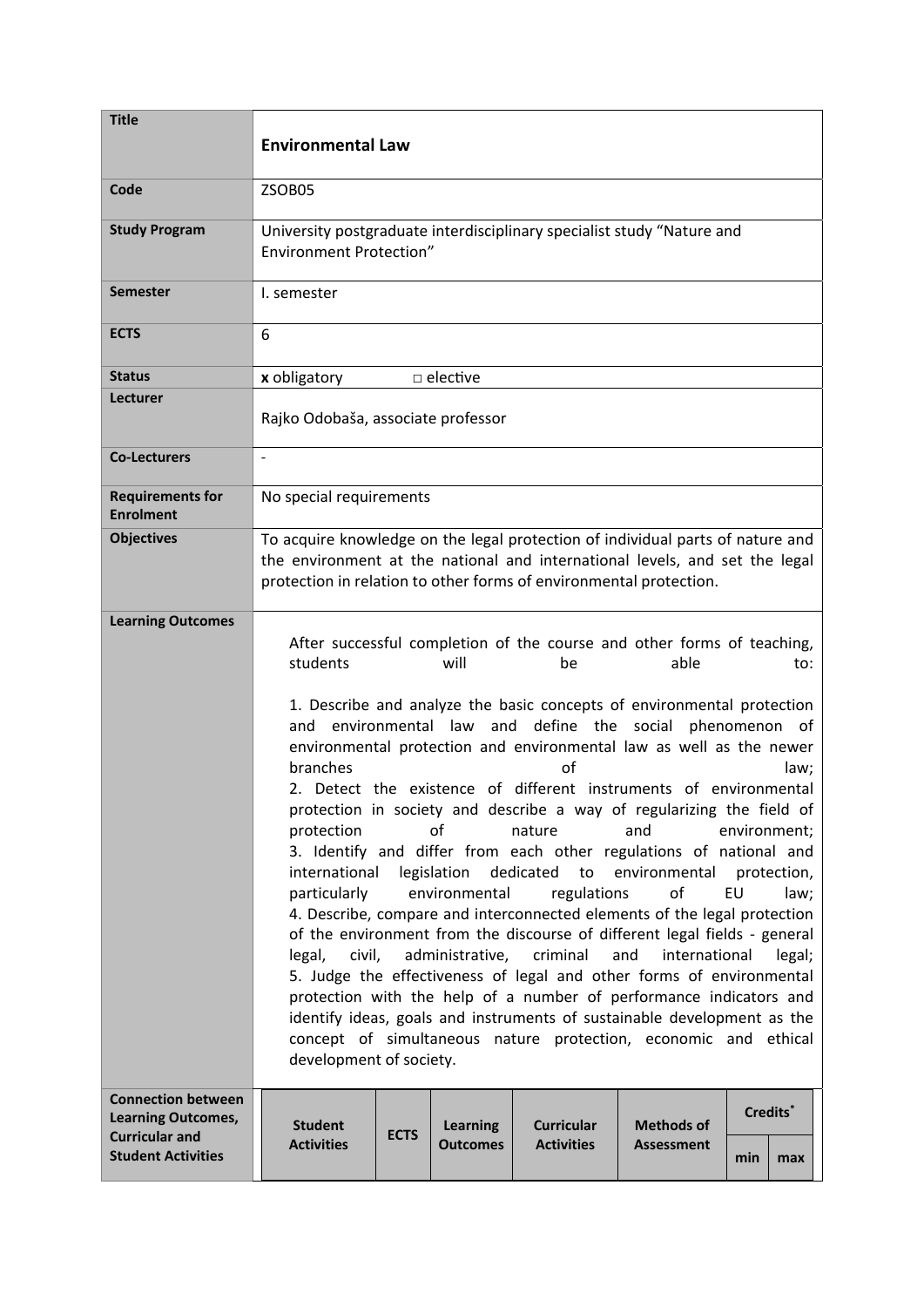|                                            | Attending                                                                                                                                                                                                                                                                                                                                                                                                                                                                                                                                                                                                                                                 | 1,0 | $1 - 5$         | The<br>presence<br>with the       | Record                                                     | 10 | 20  |
|--------------------------------------------|-----------------------------------------------------------------------------------------------------------------------------------------------------------------------------------------------------------------------------------------------------------------------------------------------------------------------------------------------------------------------------------------------------------------------------------------------------------------------------------------------------------------------------------------------------------------------------------------------------------------------------------------------------------|-----|-----------------|-----------------------------------|------------------------------------------------------------|----|-----|
|                                            | lectures                                                                                                                                                                                                                                                                                                                                                                                                                                                                                                                                                                                                                                                  |     |                 | active<br>participation           |                                                            |    |     |
|                                            | Activity<br>during<br>lectures                                                                                                                                                                                                                                                                                                                                                                                                                                                                                                                                                                                                                            | 0,5 | $1 - 5$         | Participating<br>in the<br>debate | Discussion<br>and problem<br>solving<br>during<br>lectures | 5  | 10  |
|                                            | Continual<br>knowledge<br>testing<br>(colloquium I<br>$+$ II)                                                                                                                                                                                                                                                                                                                                                                                                                                                                                                                                                                                             | 4,5 | $1 - 5$         | The written<br>exam               | 5 essay<br>assignments<br>at the<br>colloquium             | 45 | 70  |
|                                            | Written exam<br>(if the<br>student does<br>not choose<br>the test<br>colloquies)                                                                                                                                                                                                                                                                                                                                                                                                                                                                                                                                                                          | 2,5 | $1 - 5$         | The written<br>exam               | 5 essay<br>assignments<br>at the<br>colloquium             | 25 | 40  |
|                                            | Oral<br>examination<br>(when a<br>student<br>chooses not<br>test<br>colloquies)                                                                                                                                                                                                                                                                                                                                                                                                                                                                                                                                                                           | 2,0 | $1 - 5$         | Oral<br>examination               | 5 questions                                                | 20 | 30  |
|                                            | <b>Total</b>                                                                                                                                                                                                                                                                                                                                                                                                                                                                                                                                                                                                                                              | 6,0 |                 |                                   |                                                            | 60 | 100 |
| <b>Consultations</b>                       | Once a week, 2 hours (established at the beginning of the lecture), and if<br>necessary consultation via e-mail.                                                                                                                                                                                                                                                                                                                                                                                                                                                                                                                                          |     |                 |                                   |                                                            |    |     |
| <b>Learning Activities</b>                 | <b>Lectures</b>                                                                                                                                                                                                                                                                                                                                                                                                                                                                                                                                                                                                                                           |     | <b>Seminars</b> |                                   | <b>Practice</b>                                            |    |     |
| <b>Hours</b>                               | 15                                                                                                                                                                                                                                                                                                                                                                                                                                                                                                                                                                                                                                                        |     |                 | 5                                 |                                                            |    |     |
| <b>Contents / Teaching</b><br><b>Units</b> | 1. Introductory and basic issues of environmental law (the notion of<br>environmental law and its place in the legal system, the definition, the modern<br>conception of the environment and environmental protection, the principle of<br>environmental law, the sources of environmental law, environmental<br>institutions )<br>2. Protection of the environment in some parts of the Croatian legal system<br>(especially the protection of valuable natural areas: national parks, nature<br>parks, strict reserves, special reserves, forest parks, protected landscapes,<br>monuments of nature and monuments of park architecture, protection and |     |                 |                                   |                                                            |    |     |
|                                            | improvement of forests, protection and improvement of agricultural land, air<br>pollution control, noise protection<br>3. Civil protection of the environment (civil protection of the environment as an<br>instrument for achieving the precaution principle: Neighboring rights and legal<br>protection of immissions, civil environmental enforcement so. Actio negatoria                                                                                                                                                                                                                                                                              |     |                 |                                   |                                                            |    |     |